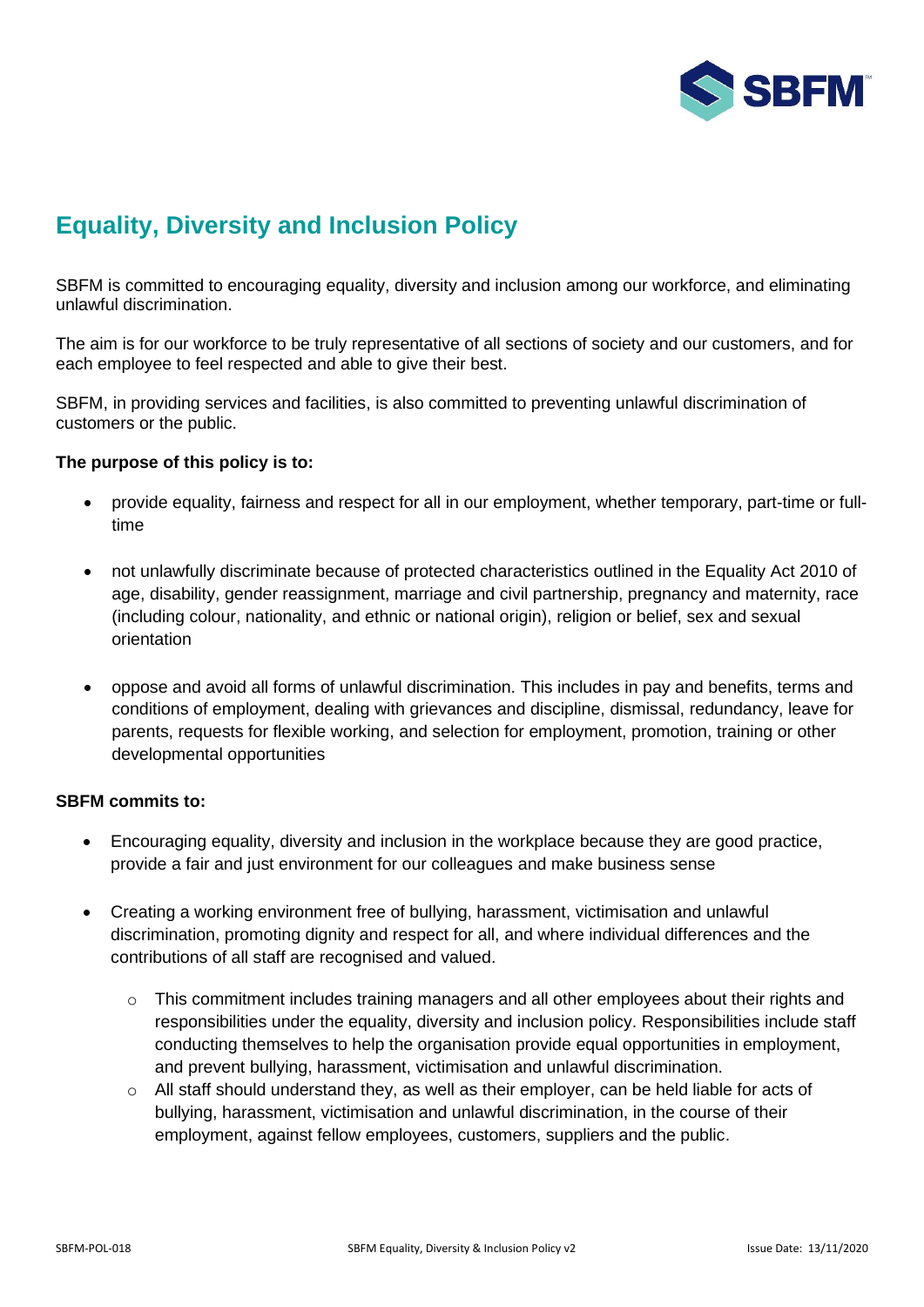- Taking seriously complaints of bullying, harassment, victimisation and unlawful discrimination by fellow employees, customers, suppliers, visitors, the public and any others in the course of the organisation's work activities.
	- $\circ$  Such acts will be dealt with as misconduct under the organisation's grievance and/or disciplinary procedures, and appropriate action will be taken. Particularly serious complaints could amount to gross misconduct and lead to dismissal without notice.
	- $\circ$  Further sexual harassment may amount to both an employment rights matter and a criminal matter, such as in sexual assault allegations. In addition, harassment under the Protection from Harassment Act 1997 – which is not limited to circumstances where harassment relates to a protected characteristic – is a criminal offence.
- Making opportunities for training, development and progress available to all staff, who will be helped and encouraged to develop their full potential, so their talents and resources can be fully utilised to maximise the efficiency of the organisation.
- Decisions concerning staff being based on merit (apart from in any necessary and limited exemptions and exceptions allowed under the Equality Act).
- Reviewing employment practices and procedures when necessary to ensure fairness, and also updating them and the policy to take account of changes in the law.
- Monitoring the make-up of the workforce regarding information such as age, sex, ethnic background, sexual orientation, religion or belief, and disability in encouraging equality, diversity and inclusion, and in meeting the aims and commitments set out in the equality, diversity and inclusion policy.
	- $\circ$  Monitoring will also include assessing how the equality, diversity and inclusion policy, and any supporting action plan, are working in practice, reviewing them annually, and considering and taking action to address any issues.

# **Related policies:**

# Recruitment and Selection

We actively welcome applications from all sections of the community. All candidates are treated fairly irrespective of race, gender, disability, sexual orientation, religion and belief or age.

We welcome those who wish to disclose a disability to do so, and all personal details are dealt with in a confidential manner. Those who are invited to interview and have disclosed a disability are contacted by the hiring manager to discuss any reasonable adjustments that will facilitate attendance.

Further information detailing our commitment to EDI is provided within the Recruitment and Selection Policy.